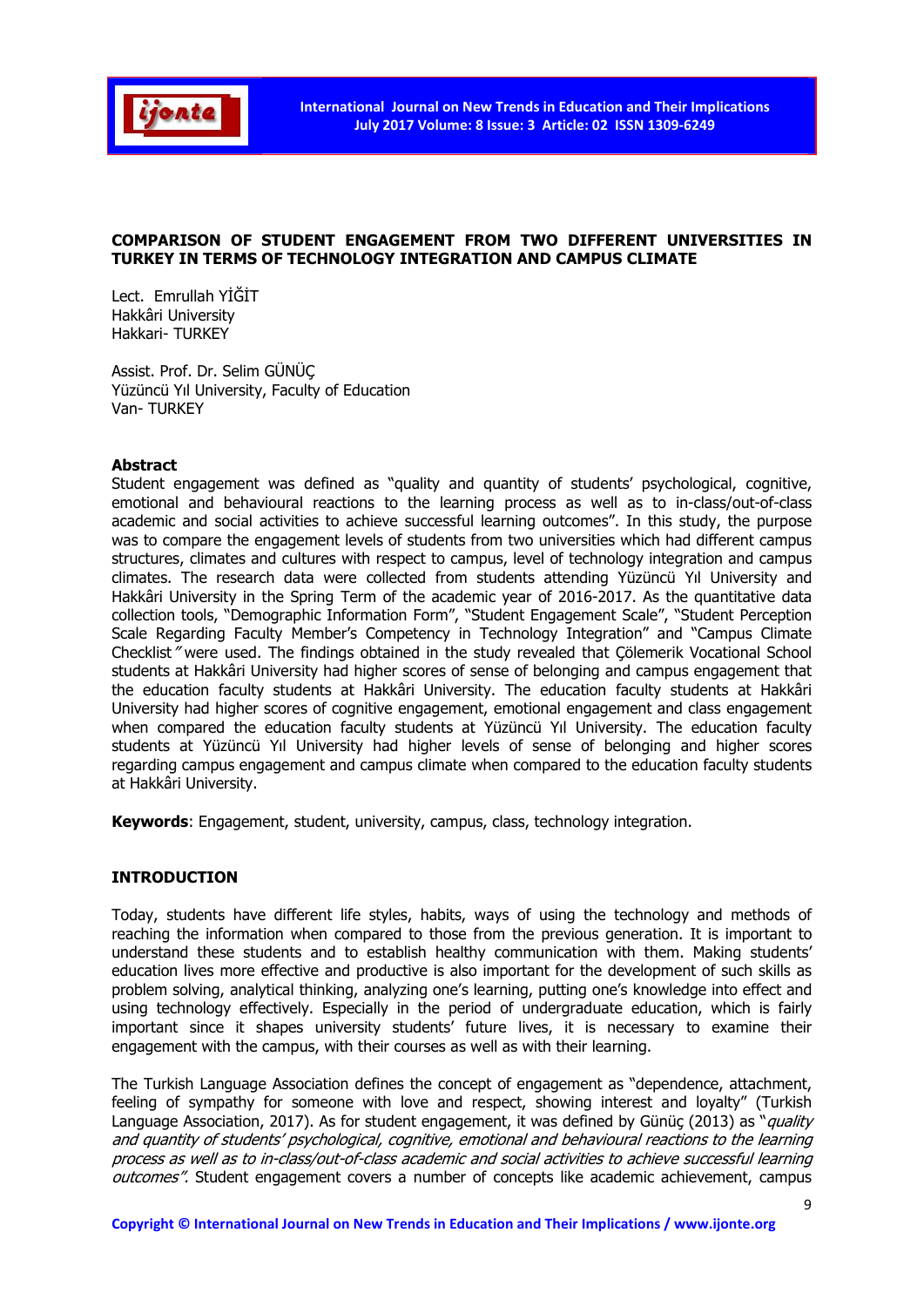

climate, student satisfaction, recreation activities and retention, and it is closely related to these concepts (Günüç, 2016a). In addition, in international literature, several other definitions have been provided for student engagement such as active participation in the learning process, responsibility and focusing on the learning process, attention in the learning process and the quality of the time spent and of the effort made by the student in relation to the educational activities to contribute to the outcomes (Newmann, Wehlage & Lamborn, 1992; Marks, 2000; Kuh & Hu, 2001; Kuh, 2009).

In studies reported in related literature on student engagement, it is seen that the concept was examined in several dimensions. Student engagement has three dimensions: cognitive, emotional and behavioral (Jimerson, Campos & Greif, 2003; Fredricks, Blumenfeld & Paris, 2004; Günüç, 2013). Cognitive engagement, which is related to students' approaches to their own learning, includes making investment in learning, valuing what they learn in class, objectives of learning, self-control and planning (Günüç, 2016a). Frederick and colleagues (2004) state that students with high levels of cognitive engagement have more flexible problem solving skills, make investment in their own learning, determine their own needs and develop various strategies against intellectual difficulties. Cognitive engagement refers to the situation related to students' intellectual processes. As for emotional engagement, it depends on psychological engagement and involves emotional reactions including interests and values regarding students' attitudes towards their classmates, teachers, lessons and their class (Fredricks et al. 2004). Emotional engagement occurs as positive emotions like students' interest in class and their happiness or as negative emotions like students' boredom and anxiety. Behavioral engagement, which constitutes another dimension of student engagement and which includes students' participation in academic and social activities at school, is more easily observable and measurable when compared to other types of engagements. Behavioral engagement includes students' attendance in classes and their efforts to participate in academic, social and inclass and out-of-class activities. Behavioral engagement, which is related to campus and class activities, requires student participation (Günüç, 2016a).

In student engagement, how students think (cognitive), how they feel (emotional) and how they behave (behavioral) are examined separately or collectively (Fredricks et al. 2004). In addition to these three dimensions, Günüç (2013) added the dimensions of sense of belonging and valuing and considered student engagement to be a five-dimension concept. The concepts of valuing and sense of belonging are also related to emotional and behavioral engagements. Students will be in peace and happy in an environment which they feel they belong to and where they feel they are valued, and they will thus be more willing to take part in the activities.

All university students could be said to have engagement even at lowest level. However, what is important is to increase their engagement and to maintain their engagement throughout their education lives. In this respect, Günüç (2016a) developed the Theory of Campus-Class-Technology to understand, explain and increase student engagement. In other words, according to the researcher, it was not satisfactory just to consider the cognitive, emotional and behavioral engagements as in related literature. Therefore, the researcher also pointed out that campus engagement was influential on students' achievement and on their learning as well. Within the scope of campus engagement, campus climate and facilities including the physical conditions of the campus, campus activities, peace and safety in campus, group activities and team works are considered to be among important factors that increase student engagement. In class engagement, the focus is on such factors as students' love for faculty members, their mutual communication, respect and interest, faculty members' professional competencies, students' participation in class, projects and cooperative learning activities, and physical conditions of classrooms. The dimension of technology, another factor of the theory, includes factors such as technological sub-structure of classrooms and of the faculty, support structures for technological malfunctions, introduction of technological innovations, technological competency and technology integration and use of social networks in education. All these factors are considered to be important for students to increase their engagement and to maintain their engagement throughout their education lives.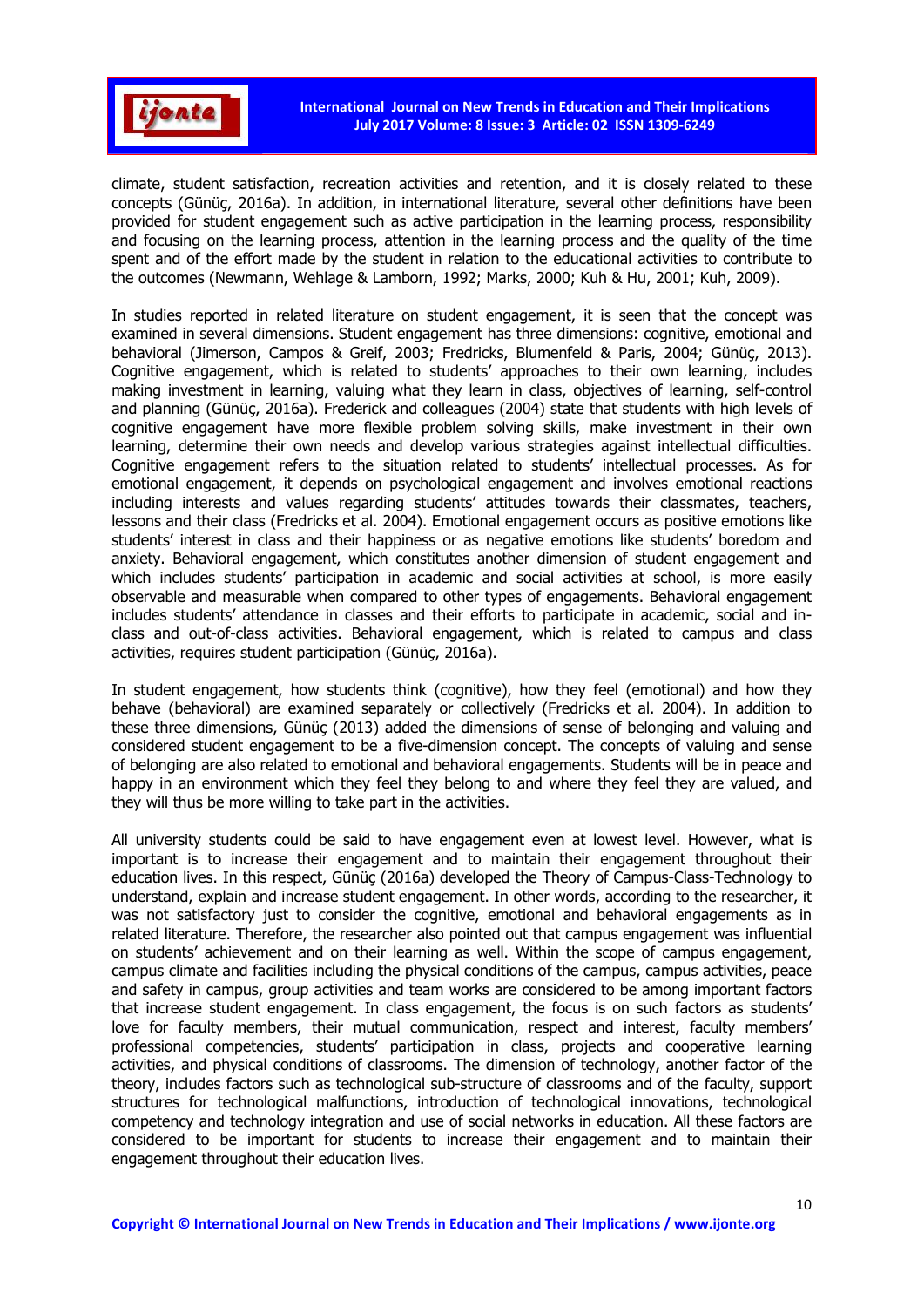

Student engagement is likely to be influenced by a number of variables in the teaching and learning process. In this study, the purpose was to compare the engagement levels of students from two universities which had different campus structures, climates and cultures with respect to campus, level of technology integration and campus climates.

### METHOD

### Research Model

In the study, two universities were compared in terms of certain variables, and the current situation was described and examined. In relation to the main purpose of the study, the academic units of Hakkâri University (HU) and the education faculties of HU and Yüzüncü Yıl University (YYU) were compared. For this reason, in the study, the survey model, one of quantitative research methods, was used.

## Research Sample

The research data were collected from students attending YYU and HU in the Spring Term of the academic year of 2016-2017.

| rable In Diodibadorio or Frequencieo ana Fercentageo Regaranty die Fardelpanto<br><b>University</b> | <b>Variable</b>            | <b>Frequency</b> | $\frac{1}{2}$ |  |
|-----------------------------------------------------------------------------------------------------|----------------------------|------------------|---------------|--|
| <b>Hakkâri University</b>                                                                           |                            |                  |               |  |
| Gender                                                                                              | Female<br>Male             | 129<br>115       | 52,9<br>47,1  |  |
| Unit                                                                                                | <b>CVS</b><br>Fac. of Edu. | 165<br>79        | 67,6<br>32,4  |  |
| Total                                                                                               |                            | 244              | 100           |  |
| Yüzüncü Yil University                                                                              |                            |                  |               |  |
| Gender                                                                                              | Female                     | 96               | 54,2          |  |
|                                                                                                     | Male                       | 81               | 45,8          |  |
| Unit                                                                                                | <b>Education Faculty</b>   | 177              | 100           |  |
| Total                                                                                               |                            | 177              | 100           |  |
| <b>Total</b>                                                                                        |                            | 421              | 100           |  |

Table 1: Distributions of Frequencies and Percentages Regarding the Participants

As can be seen in Table 1, 244 students from HU and 177 students from YYU (421 in total) participated in the study. Of all the participants, 225 of them were female, and 196 of them were male. Table 1 presents the frequency and percentage distributions of the participants regarding their gender, university and academic unit.

#### Data Collection Tools

In the study, as the quantitative data collection tools, "Demographic Information Form", "Student Engagement Scale", "Student Perception Scale Regarding Faculty Member's Competency in Technology Integration" and "Campus Climate Checklist" were used.

Demographic Information Form: This form was used to collect data regarding the variables of the students' gender, university and academic unit.

Student Engagement Scale: In the study, the "Student Engagement Scale" developed by Günüç and Kuzu (2014) was used. As can be seen in Figure 1, the scale was made up of 41 items and two components with a six-factor structure. The factor structure of student engagement was determined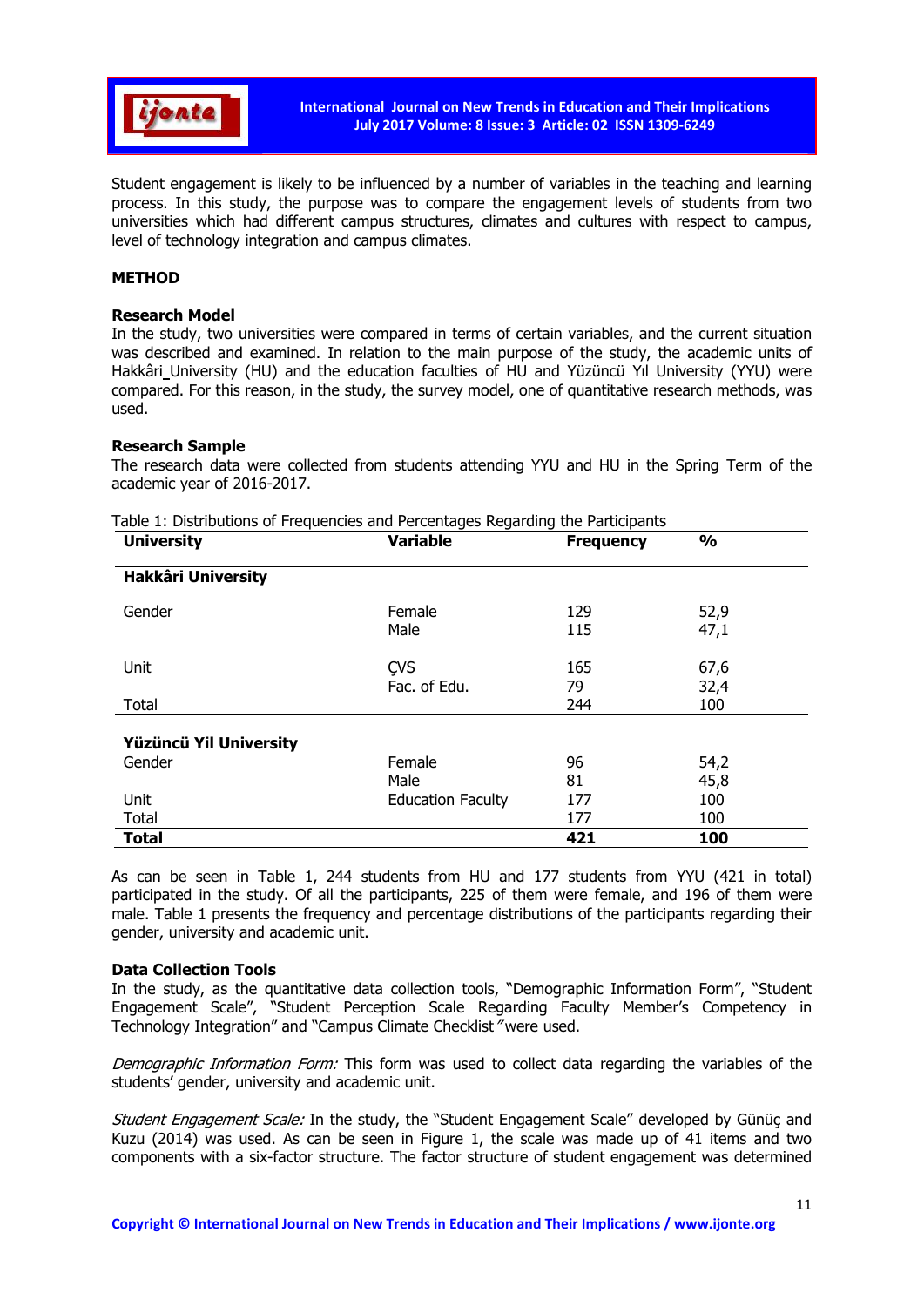

by Günüç and Kuzu (2014) as presented in Figure 1. For this reason, this structure was taken into account while conducting the related analyses.



Figure 1: Factor Structure of the Student Engagement Scale

The scale included 5-point items graded as "I completely disagree", "I disagree", "I am neutral", "I agree" and "I completely agree". Total variance explained in relation to the six factors of the scale was found to be 59%. The Cronbach's Alpha (α) internal consistency coefficient for the whole scale was calculated as .957 according to the exploratory factor analysis and as .929 according to the confirmatory factor analysis. Table 2 demonstrates the Cronbach's Alpha internal consistency coefficient for the scale and for its sub-factors regarding the two universities included in the present study.

Table 2: Reliability Values Calculated for the Student Engagmeent Scale and Its Sub-factors

| .     |             |         |           |           |               |                  |            |
|-------|-------------|---------|-----------|-----------|---------------|------------------|------------|
|       | Total       | Valuing | Sense of  | Cognitive | Peer          | Relationships    | Behavioral |
| Univ. | Scale       |         | Belonging | Eng.      | Relationships | With the Faculty | Engagement |
|       | (Stu. Eng.) |         |           |           | (Emo. Eng.-1) | Member<br>(Emo.  |            |
|       |             |         |           |           |               | $Eng.-2)$        |            |
| HU    | .943        | .761    | .932      |           | .842          | .920             | .864       |
|       |             |         |           | .885      |               |                  |            |
|       |             |         |           |           |               |                  |            |
| YYU   | .936        | .849    | .872      |           | .909          | .907             | .861       |
|       |             |         |           |           |               |                  |            |
|       |             |         |           | .887      |               |                  |            |

The scale was made up of two main components (campus engagmeent and class engagement) and six factors. Campus engagement included the factors of valuing and sense of belonging, while the component of class engagement included cognitive engagement, peer relationships (emotional engagement-1), relationships with faculty member (emotional engagement-2) and behavioral engagement. A higher score to be received from the scale refers to a high level of student engagmeent, which means the student has high levels of campus engagement and class engagement. On the other hand, a low score to be produced by the scale demonstrates that the student has a low level of student engagement; in other words, the student has a low level of campus engagement and class engagement, which is likely to lead to disengagement.

Student Perception Scale Regarding Faculty Member's Efficacy in Technology Integration (SPSFETI): The scale was developed by Artun and Günüç (2016) for university students, and the scale included 5-point items graded as "Never", "Rarely", "Sometimes", "Usually" and "Always". Total variance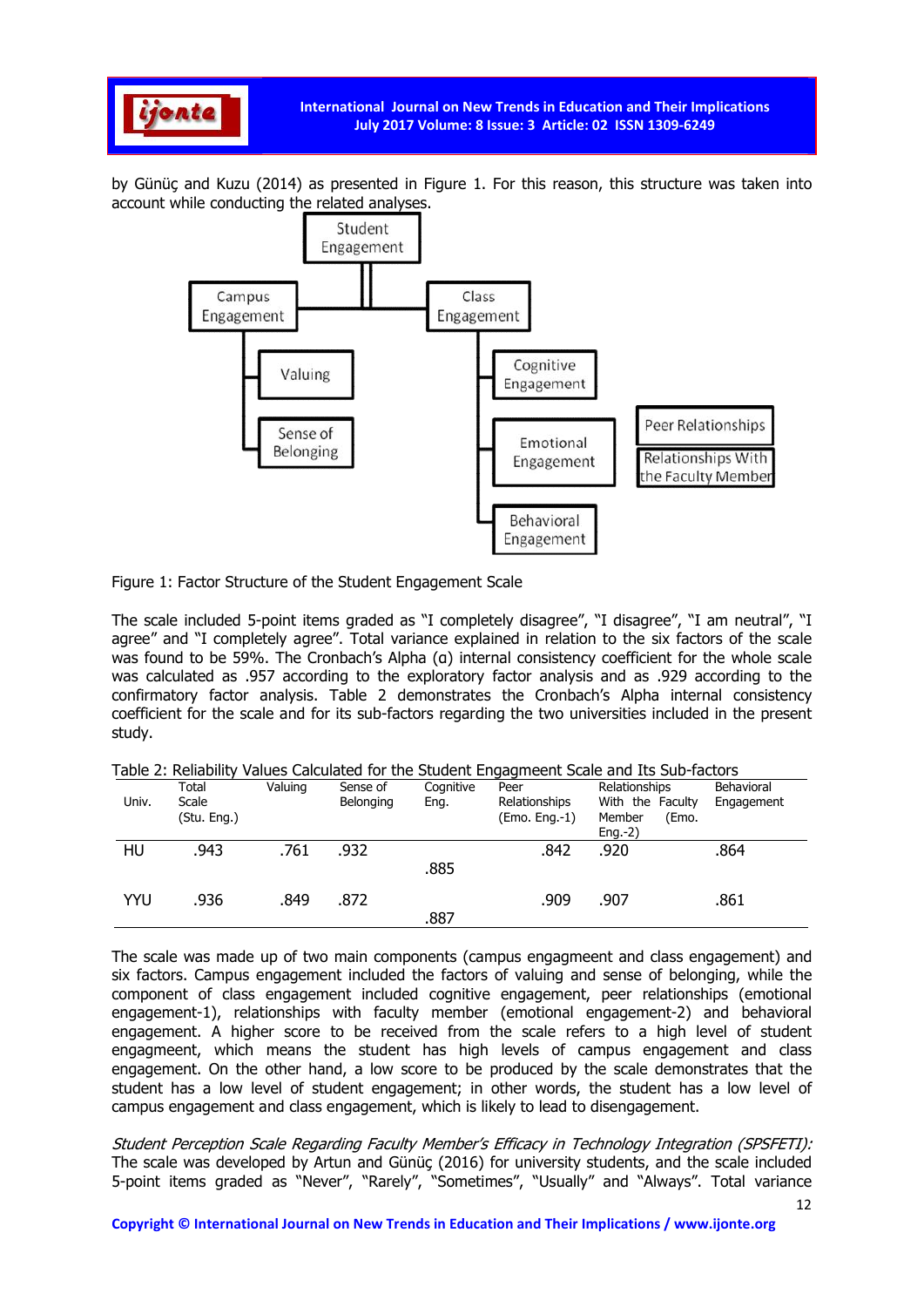

explained in relation to the six factors of the scale was found to be 49%. The Cronbach's Alpha internal consistency coefficient of the structured confirmed with CFA was calculated as .940. A higher score to be received from the scale demonstrates that the preservice teacher perceives the faculty member's competency in technology integration to be high. In the present study, the Cronbach's Alpha internal consistency coefficients were calculated as .948 for the participants from YYU and as .972 for those from HU.

Campus Climate Checklist: This checklist was prepared by Günüc (2016b). The main indicators regarding a good-quality included Campus (physical features of the campus and physical features of the faculty), Life in Campus (accommodation/dormitory services, health services, counseling services, security services, technology services, library), Social Facilities (shopping, sports facilities), Entertainment Activities (sports activities, cultural activities, entertainment activities) and Student Clubs/Communities, and based on these indicators, a 21-item questionnaire was developed. This form can be filled out by each student individually, and it reveals students' perceptions regarding the campus climate/facilities. In addition, the questionnaire included 3-point items graded by the students as "I have no idea", "Inefficient" and "efficient". The researcher, who developed the questionnaire, explained the reason for including the category of "I have no idea" in the form saying that some of the students would be likely to be unaware of the campus facilities or may not have used these facilities.

## Data Collection and Analysis

The research data were collected on pencil-and-paper basis with the measurement tools applied to the students attending Colemerik Vocational School (ÇVS) and Education Faculty of HU as well as to those attending Education Faculty of YYU. The data collected were computerized and checked using the package software of SPSS to determine any related deficiencies or wrong entries in the data, and the participants with such deficient or wrong data were not included in the analysis process. For the analysis of the data, descriptive statistics such as mean scores, standard deviations, percentages and frequencies were used. In order to compare the groups, independent samples t-test was used.

#### FINDINGS

Initially, for the purpose of comparing the two universities, the researchers described the campuses where the campus and academic units were found. For this reason, two researchers observed the universities and evaluated the campuses where the academic units were found with respect to certain indicators, which made it possible to interpret the data collected with quantitative data collection methods. In line with the basic purpose of the study, the analyses included comparisons between the units of HU and between the education faculties of HU and YYU. Similarly, the descriptions regarding the university campuses were done as well.

#### Describing the Campuses of Hakkâri University

The units in ÇVS and Education Faculty of HU are in different campuses. When the facilities and structures of the campus where the two units are found were compared, it was seen that ÇVS was located in a place a bit farther from the city center than the location of the Education Faculty, yet the former had a small-scale campus with its own dining hall, sitting benches, green areas, security, public housing and cafeteria. The ÇVS building was made up of two blocks, and the classrooms and the administrators' offices were on different floors. In addition, there were conference halls and application laboratories belonging to the departments. On the other hand, the education faculty was located only on one floor of a building found in the city center of Hakkâri. The classrooms were on the same floor with the administrative units, and the other floors of the building accommodated other faculties. The building did not have any garden, and its main entrance door directly opened to an avenue. The number of the classrooms and other facilities were a bit limited when compared to ÇVS. The campus of HU was still under construction at the time of the study, and the two units were found in a place different from the central units of the Rectorship, Head of Student Affairs, Head of Health,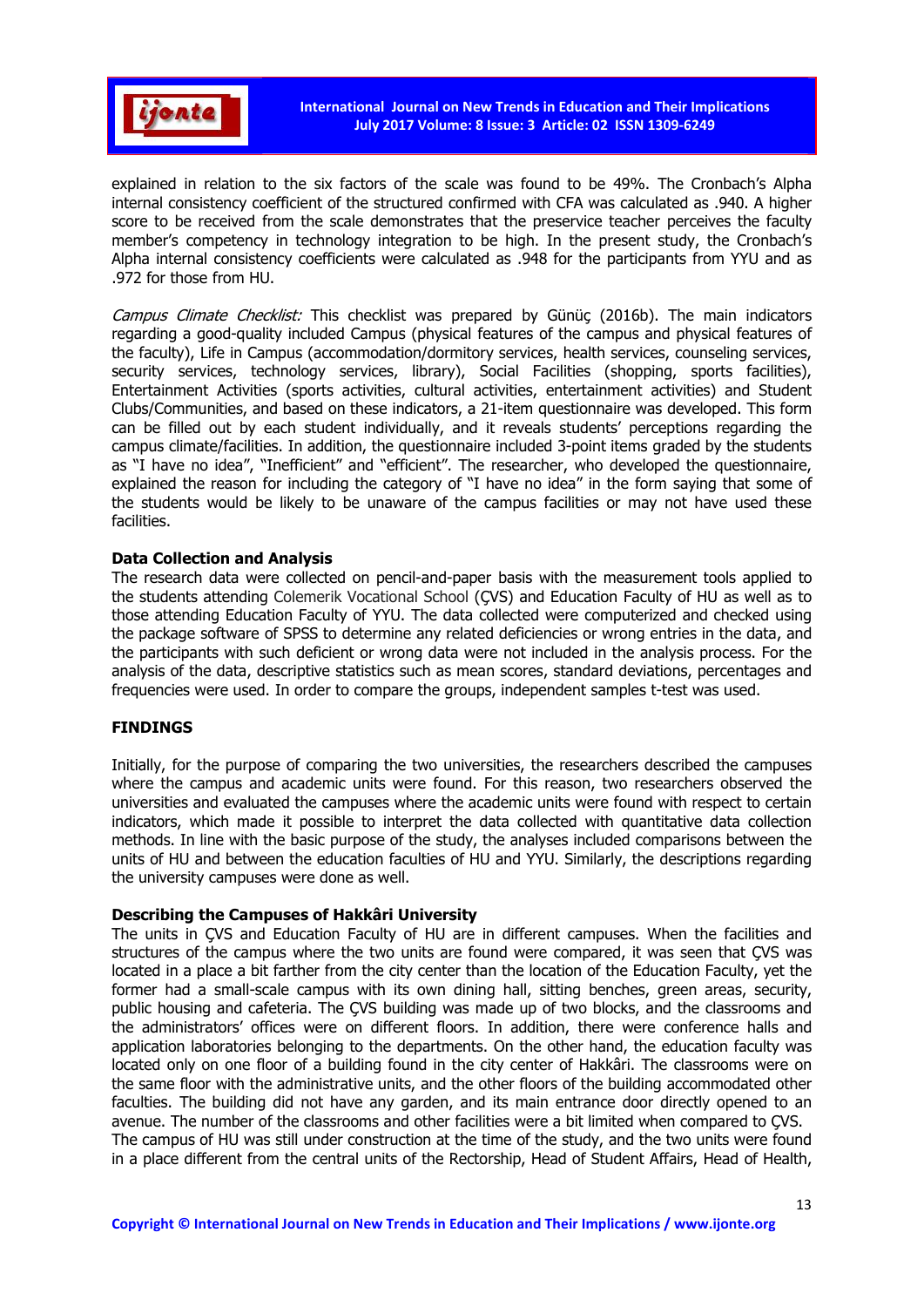

Sports and Culture and Public Dormitory. When the facilities provided by the two units were evaluated in general, ÇVS had slightly better facilities compared to the education faculty.

## Describing the Campuses of Education faculties of HU and YYU

As the campus of HU was under construction at the time of the study, the units were giving education either in the buildings belonging to the university or in those rented. Since the construction of the campus was not completed, the buildings and the units were in different areas. The number of the public and private dormitories where the students accommodated was quite limited. There were not enough places where the students would have found the opportunity to communicate, spend their free time or socialize. Considering the technological sub-structures of the current buildings, it could be stated that they were all inefficient. On the other hand, YYU had its own campus with a wider variety of facilities. The campus of YYU, which is located near Lake Van, has the necessary environments for students to socialize, green areas, central laboratories, central cafeterias and dining halls, central libraries, hospitals for health services and the necessary technological sub-structure and related tools. Students have the opportunities to spend their time safely in the campus. In brief, it was seen that the two universities were different from each other in terms of their facilities and that HU provided its students with fairly limited facilities while YYU had a large and better-looking campus with its education faculty located in the campus.

## Findings Regarding Student Engagement, Technology Integration (SPSFETI) and Campus Climate

In the study, comparisons were made between ÇVS and Education Faculty of HU and between the education faculties of HU and YYU with respect to student engagement, student engagement components/factors, technology integration and campus climate, and the results obtained are presented in Table 3 and Table 4.

|                                  | Table 3: Comparison of HU Units in Terms of Certain Variables (T-Test Findings) |     |        |       |     |       |      |
|----------------------------------|---------------------------------------------------------------------------------|-----|--------|-------|-----|-------|------|
| <b>Variable</b>                  | <b>Department</b>                                                               | N   | x      | S     | Sd  | t     | p    |
| <b>SPSFETI</b>                   | <b>CVS</b>                                                                      | 165 | 74.98  | 26.42 | 242 | 1.77  | .077 |
|                                  | Fac. of Edu.                                                                    | 79  | 69.00  | 20.19 |     |       |      |
| Valuing                          | ÇVS                                                                             | 165 | 11.64  | 2.85  | 242 | .237  | .813 |
| Faktor                           |                                                                                 |     |        |       |     |       |      |
|                                  | Fac. of Edu.                                                                    | 79  | 11.55  | 2.75  |     |       |      |
| of<br>Belonging<br>Sence         | ÇVS                                                                             | 165 | 23.78  | 8.61  | 242 | 4.757 | .000 |
| Factor                           |                                                                                 |     |        |       |     |       |      |
|                                  | Fac. of Edu.                                                                    | 79  | 18.13  | 8.78  |     |       |      |
| Cognitive Engagement Factor      | CVS                                                                             | 165 | 39.01  | 7.44  | 242 | .711  | .478 |
|                                  | Fac. of Edu.                                                                    | 79  | 38.29  | 7.34  |     |       |      |
| Relationships<br>Peer            | ÇVS                                                                             | 165 | 22.57  | 5.68  | 242 | .517  | .606 |
| (Emotional Eng. -1) Factor       |                                                                                 |     |        |       |     |       |      |
|                                  | Fac. of Edu.                                                                    | 79  | 22.18  | 4.94  |     |       |      |
| Relationships                    | ÇVS                                                                             | 165 | 35.98  | 9.87  | 242 | .264  | .792 |
| With<br>the<br>Member<br>Faculty |                                                                                 |     |        |       |     |       |      |
| (Emotional Eng.-2) Factor        |                                                                                 |     |        |       |     |       |      |
|                                  | Fac. of Edu.                                                                    | 79  | 36.32  | 8.45  |     |       |      |
| Behavioral Engagement            | <b>CVS</b>                                                                      | 165 | 16.06  | 3.73  | 242 | .683  | .495 |
| Factor                           |                                                                                 |     |        |       |     |       |      |
|                                  | Fac. of Edu.                                                                    | 79  | 15.72  | 3.38  |     |       |      |
| Campus Engagement                | <b>CVS</b>                                                                      | 165 | 35.43  | 10.01 | 242 | 4.308 | .000 |
| Component                        |                                                                                 |     |        |       |     |       |      |
|                                  | Fac. of Edu.                                                                    | 79  | 29.69  | 9.09  |     |       |      |
| Class Engagement                 | ÇVS                                                                             | 165 | 113.63 | 22.29 | 242 | .376  | .707 |
| Component                        |                                                                                 |     |        |       |     |       |      |
|                                  | Fac. of Edu.                                                                    | 79  | 112.53 | 19.55 |     |       |      |
| <b>Student Engagement</b>        | <b>CVS</b>                                                                      | 165 | 149.06 | 27.93 | 242 | 1.875 | .062 |
|                                  | Fac. of Edu.                                                                    | 79  | 142.22 | 23.74 |     |       |      |

Table 3: Comparison of HU Units in Terms of Certain Variables (T-Test Findings)

When Table 3 was examined, it was seen that the results of the comparison analyses revealed a significant difference between the education faculty and ÇVS of HU in terms of the variables of sense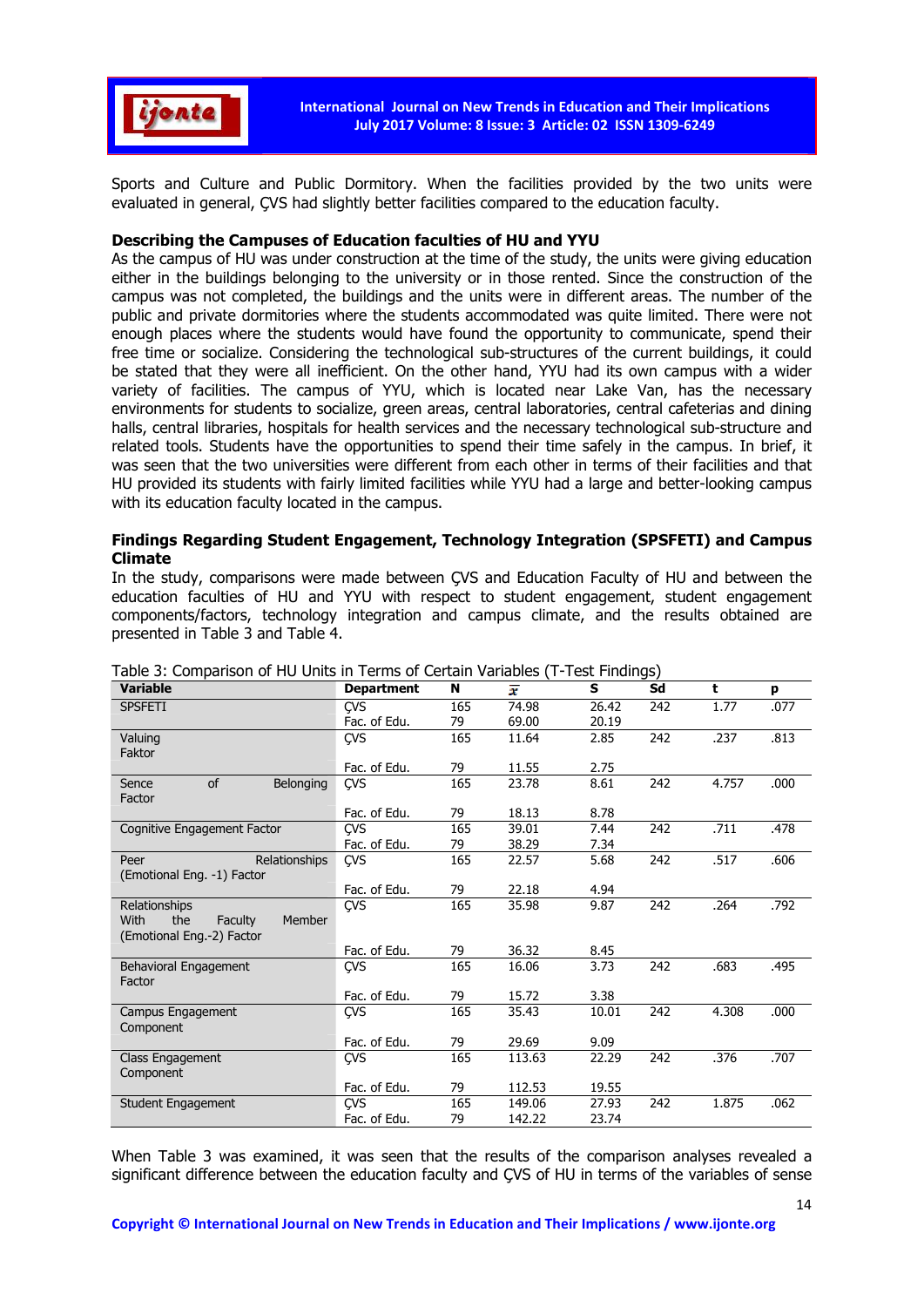

of belonging ( $[t(242)=4.75; p<.05]$ ) and campus engagement ( $[t(242)=4.30; p<.05]$ ). Although no significant difference was found between the total scores of student engagement and SPSFETI, there was a difference with respect to the two variables in favor of ÇVS.

These findings demonstrated that the ÇVS students at HU had higher scores regarding the factor of sense of belonging when compared to the education faculties and that the ÇVS students at HU had higher scores regarding campus engagement than the education faculty students. Based on these findings, it could be stated that ÇVS was better when compared to the education faculty with respect to technology integration and campus facilities.

| Variable                   | Unit      | N   | Ŧ      | s     | Sd  | t     | p    |
|----------------------------|-----------|-----|--------|-------|-----|-------|------|
| <b>SPSFETI</b>             | HU        | 79  | 71.60  | 21.25 | 237 | .126  | .900 |
|                            | YYU       | 160 | 71.91  | 17.99 |     |       |      |
| Valuing                    | HU        | 79  | 11.58  | 2.81  | 237 | .320  | .750 |
| Faktor                     |           |     |        |       |     |       |      |
|                            | YYU       | 160 | 11.70  | 3.02  |     |       |      |
| of<br>Belonging<br>Sence   | HU        | 79  | 19,48  | 9.40  | 237 | 3.463 | .001 |
| Factor                     |           |     |        |       |     |       |      |
|                            | YYU       | 160 | 23.08  | 6.92  |     |       |      |
| Cognitive<br>Engagement    | HU        | 79  | 38.39  | 7.59  | 237 | 2.406 | .017 |
| Factor                     |           |     |        |       |     |       |      |
|                            | YYU       | 160 | 36.05  | 7.32  |     |       |      |
| Relationships<br>Peer      | <b>HU</b> | 79  | 22.16  | 5.12  | 237 | .051  | .959 |
| (Emotional Eng. -1) Factor |           |     |        |       |     |       |      |
|                            | YYU       | 160 | 22.12  | 6.31  |     |       |      |
| Relationships              | HU        | 79  | 36.15  | 8.60  | 237 | 5.273 | .000 |
| With the Faculty Member    |           |     |        |       |     |       |      |
| (Emotional Eng.-2) Factor  |           |     |        |       |     |       |      |
|                            | YYU       | 160 | 30.12  | 8.63  |     |       |      |
| Behavioral Engagement      | HU        | 79  | 15.63  | 3.49  | 237 | .552  | .582 |
| Factor                     |           |     |        |       |     |       |      |
|                            | YYU       | 160 | 15.87  | 3.22  |     |       |      |
| Campus Engagement          | HU        | 79  | 31.06  | 10.04 | 237 | 3.036 | .003 |
| Component                  |           |     |        |       |     |       |      |
|                            | YYU       | 160 | 34.78  | 8.91  |     |       |      |
| Class Engagement           | HU        | 79  | 111.78 | 21.44 | 237 | 2.917 | .004 |
| Component                  |           |     |        |       |     |       |      |
|                            | YYU       | 160 | 104.21 | 18.74 |     |       |      |
| <b>Student</b>             | HU        | 79  | 142.84 | 26.17 | 237 | 1.148 | .252 |
| Engagement                 |           |     |        |       |     |       |      |
|                            | YYU       | 160 | 139.00 | 25.12 |     |       |      |
| Campus Climate             | HU        | 79  | 21.32  | 7.35  | 237 | 2.175 | .031 |
|                            | YYU       | 160 | 23.23  | 6.23  |     |       |      |

Table 4: Comparison of HU and YYU in Terms of Certain Variables (T-Test Findings)

When Table 4 was examined, it was seen via the results of the comparison analyses that there was a significant difference between the education faculties of both universities in terms of the variables of sense of belonging  $([t(237)=3.46; p<.05])$ , cognitive engagement  $([t(237)=2.40; p<.05])$ , relationships with the faculty member (emotional engagement-2) ([t(237)=5.27; p<.05]), campus engagement ( $[t(237)=3.03; p<0.05]$ ), class engagement ( $[t(237)=2.91; p<0.05]$ ) and campus climate  $(f(t(237)=2.17; p<05])$ . These findings revealed that the education faculty students at HU had higher scores regarding student engagement, relationships with faculty member (emotional engagement-2) and class engagement when compared to the education faculty students at YYU. On the other hand, the education faculty students at YYU had higher scores regarding sense of belonging, campus engagement and campus climate when compared to the education faculty students at HU. In other words, the education faculty students at HU had higher scores of class engagement, while the education faculty students at YYU had higher scores of campus engagement and campus climate. All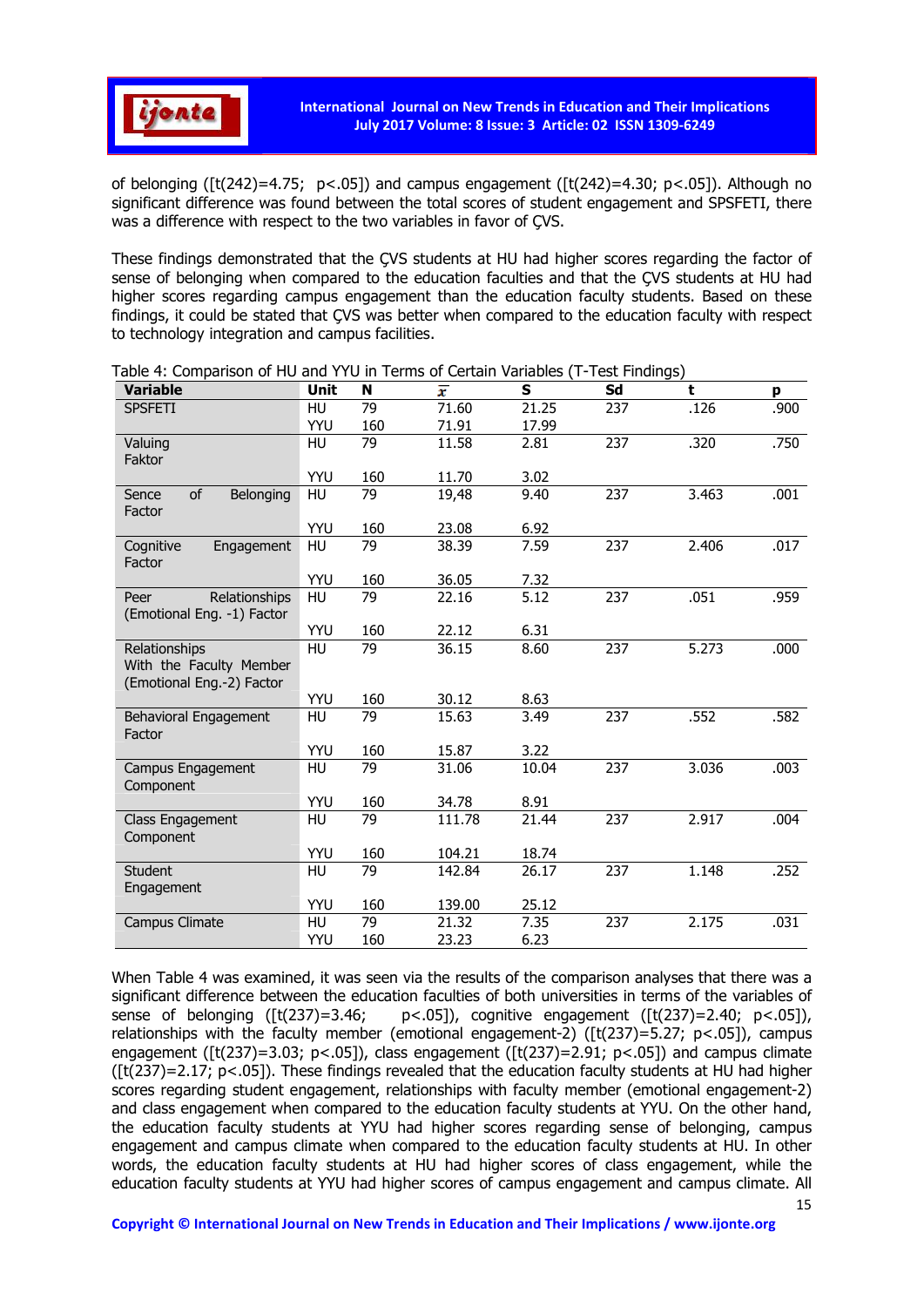

these findings were consistent with the campus descriptions regarding the units and universities. In another saying, the facilities and structures related to the campus are important for student engagement.

### DISCUSSION AND CONCLUSION

The present study aimed to describe student engagement at the universities located in the cities of Van and Hakkâri and to compare certain campus-related variables. In this respect, not only the ÇVS and Education Faculty units at HU but also the units of the Education Faculty of HU and the Education Faculty of YYU were compared in terms of certain variables related to the campus, student engagement and technology integration.

The findings obtained in the study revealed that the ÇVS students at HU had higher scores of sense of belonging and campus engagement than the education faculty students at HU. One reason for this could be the fact that ÇVS had its own campus and that the education faculty did not. Therefore, the ÇVS students could be said to have a higher score of sense of belonging due to the facilities they were provided with in the campus.

Another finding was that the education faculty students at HU had higher scores of cognitive engagement, emotional engagement (the factor of relations with the faculty member) and class engagement when compared the education faculty students at YYU. The students at HU had better relationships and communication with each other and with their faculty members probably because HU was smaller than YYU as well as because the former had fewer students in number. For instance, some classes included 7-8 students, which made the lessons more productive and interactive. In addition, since the education faculty at HU used only one floor of its building, the students and the faculty members shared the same environment at out-of-class times. Accordingly, this situation could be said to create a warmer atmosphere which allowed the faculty members and the students to know one another better and which increased the students' levels of class engagement. The factors leading to an increase in engagement include the faculty members' support to their students, cooperation and interaction, interest in the environment and establishment of positive friendship relations between the students (Brewster & Bowen, 2004; Shin, Daly & Vera, 2007; Badge, Saunders & Cann, 2012; Günüç, 2016a). In this respect, the findings obtained in the study are supported by the related literature.

In addition, it was found in the study that the education faculty students at YYU had higher scores of sense of belonging and higher scores regarding campus engagement and campus climate when compared to the education faculty students at HU. The reason for this finding could be the fact that YYU had more facilities and its own campus and that it provided its students with environments where they could spend their free time. In addition, this result could also be based on the fact that HU did not have a big/wide campus; that the students were not exposed to any campus climate; and that the students were not provided with any facilities to spend their free time or to do any activities. Consequently, the limited campus facilities of HU decreased the students' scores of campus engagement, and the relationships established with peers and with the faculty member in a warmer atmosphere increased the students' scores of class engagement. In contrast, there was a contrary situation at YYU. However, the research data collected did not make it possible to explain the students' low levels of class engagement at YYU. This result might have occurred due to administration, faculty members and several other factors. In order to clarify this situation, interviews could be held with students in future studies.

One limitation to the present study could be the research sample. In the study, a limited number of students were reached due to time and cost issues. Moreover, the study included only the students from the ÇVS and education faculty at HU and from the education faculty at YYU. In future studies, similar comparisons could be made between students from other universities and units. In this respect, the variables in question may reveal different results at different class grades and in different units of the same university. Another limitation to the study could be the research method applied in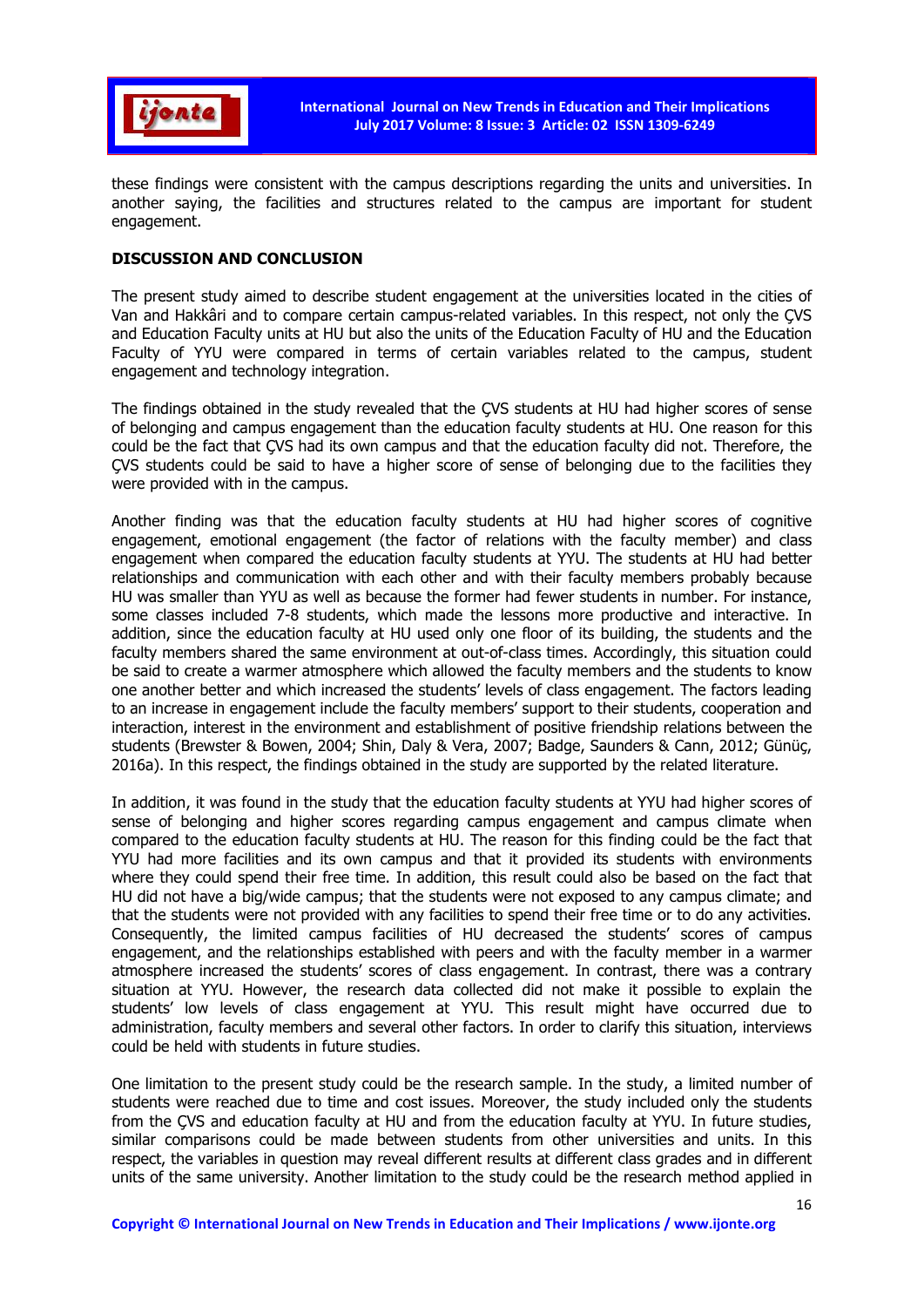

the study. In the present study, the quantitative research method was used. Therefore, it was not possible to determine the students' views in detail about the campus and the class, and several difficulties were experienced in relation to the interpretation of the findings.

There are a number of variables influential on student engagement. It is impossible to say that campus facilities, relations with the faculty member technology integration and technological substructure are the only variables influential on increasing engagement. In future studies, all these variables could be taken into account as a whole, and the influence of other variables on student engagement could be examined. University administrators should make more efforts to make campus climates better. As can be seen via the results obtained in the present study, there are many factors influential on student engagement. However, it will make important contributions to increasing student engagement if the focus is not just on the factors related to the campus or class as well as if the two factors are evaluated simultaneously with a holistic approach.

**IJONTE's Note 1:** This study was carried out with the support of the TUBITAK 3001 (Number: 115K070).

**IJONTE's Note 2:** This article was presented at  $8<sup>th</sup>$  International Conference on New Trends in Education - ICONTE, 18- 20 May, 2017, Antalya-Turkey and was selected for publication for Volume 8 Number 3 of IJONTE 2017 by ICONTE Scientific Committee.

# BIODATA AND CONTACT ADDRESSES OF AUTHORS



Instructor Emrullah YIGIT was born in 1987 in Van. In 2011, he graduated from the department of Computer Education and Instructional Technologies in the Faculty of Education of Yüzüncü Yıl University. He still holds a master's degree in the same department. He is married and has 1 child. He is working as an instructor at the department of Computer Technology at Colemerik Vocational School, Hakkari University.

Emrullah YİĞİT Hakkari University Colemerik Vocational School Hakkari- TURKEY E. Mail:emrullahyigit@hakkari.edu.tr



Selim GÜNÜÇ graduated from Computer Education and Instructional Technologies Department in 2004. He graduated Educational Sciences Master Program in 2009. He received him Ph. D. in Anadolu University, Department of Computer Education and Instructional Technologies in 2013. He is an assistant professor in Department of Computer Education and Instructional Technologies at Yuzuncu Yil University. His research interes ciber psychology (technology/internet/game addictions so on), technology integration and student engagement.

Assist. Prof. Dr. Selim GÜNÜÇ Yüzüncü Yıl University, Faculty of Education Computer Education and Instructional Technologies Van-TURKEY E. Mail: selimgunuc@hotmail.com